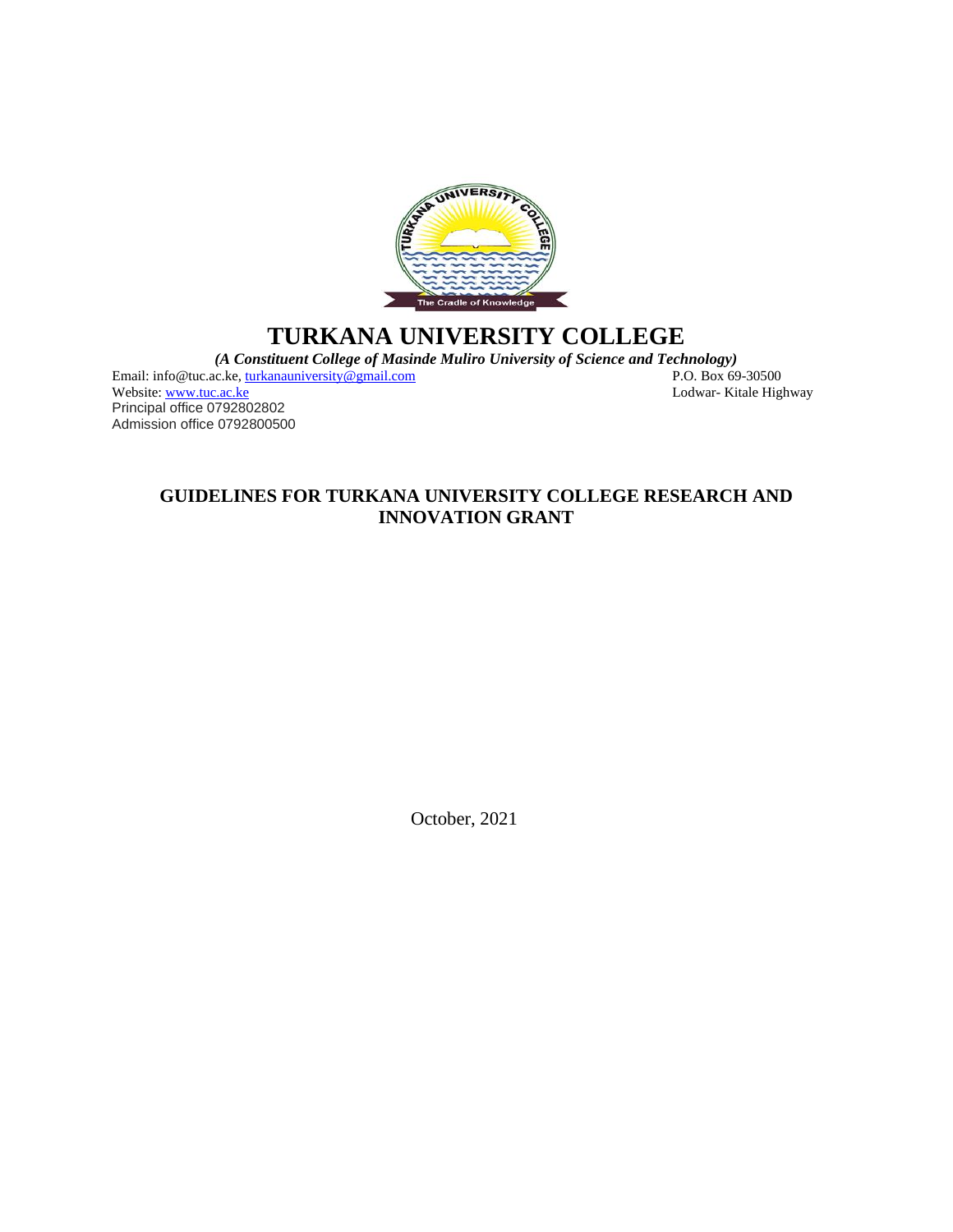### **1.0) Background Information**

Turkana University College (TUC) was established in 2017 as a constituent College of Masinde Muliro University of Science and Technology (MMUST).

TUC is committed to contribute to the Kenya's development agenda and achievement of the Vision 2030 and the Global Sustainable Development Goals (SDGs). To achieve this, TUC has to invest in research, innovation and development. In this regard, it has set aside funds to spur a culture of research and innovation. The grant has been tailored to target researchers within the university who would be mentored by the senior researchers and professors. Additionally, the grant aims to propagate multi-disciplinary research across all schools, increase the number of proposal applications for external funding and disseminate research findings.

# **2.0) Objectives of the Turkana University College Research and Innovation Grant**

The main objective of the TUC Research Grant is to build capacity for research and innovation among staff and students:

# **The Specific Objectives are:**

- a) To provide seed money for catalyzing research and innovation
- b) To create, preserve and disseminate knowledge and skills through research
- c) To enhance research capacity among early to middle career members of the academic staff,
- d) To promote a research culture and research uptake in the university college,
- e) To increase the number of successful grant proposals in competitive research calls,
- f) To promote the utilization of research findings for economic and societal development.

# **3.0) Eligibility**

To be eligible for the TUC research grant, you need to meet the following minimum criteria:

- a) The applicant must be a full-time member of academic staff at TUC.
- b) The grant will initially fund up to a maximum of **KSHS 200,000** to be released in two phases. The first tranche upon approval while the second one after submission of satisfactory progress report. The maximum grant for each researcher will be enhanced as more funds are allocated.
- c) The project must be within the TUC Mission and Vision, The Big Four Agenda, Kenya's Vision 2030 and within the grant thematic areas.
- d) A researcher is eligible to make only one application for funding at any given call
- e) Person(s) applying should have relevant qualifications and competence in the subject area of the proposed project.
- f) Applications must be received on or before the deadline.

# **4.0) General Guidelines to Grant Applications**

- a.) TUC shall award grants for interdisciplinary/interschool research projects to encourage collaboration. This will be determined by availability of funds and will be higher than individual Research Proposals.
- b.) The university college shall also award grants annually for individual proposals subject to availability of funds but the limit would be lower than interdisciplinary/interschool research projects.
- c.) Applicants who have received funds from other sources for the same proposal must justify their application for the TUC Research Grant.
- d.) All members of a research team must sign the research proposal before submission for consideration to signify their consent to participate in the research project.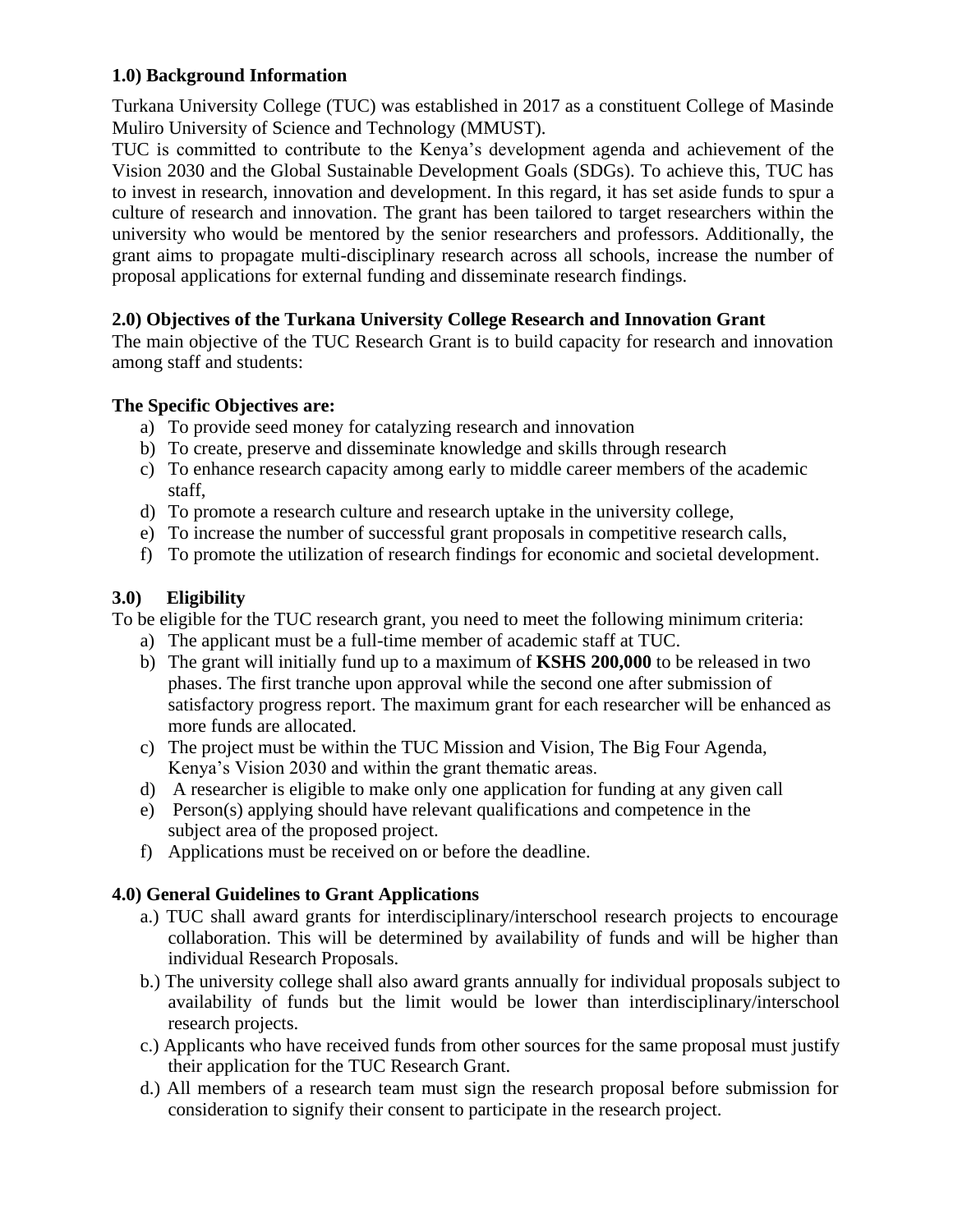### **5.0 Specific Guidelines**

# **i.) The Proposal**

The proposal should not be more than 10 pages, single-spaced, Time New Roman: 12 pt font size, 1-inch margins, consisting of

- $\Box$  Project Title and Details of the Applicant(s).
- Abstract/Summary (max 150words).
- $\Box$  Introduction which include; (Research objectives, Research questions, research hypothesis significance to knowledge).
- $\Box$  Literature review highlighting which include (Previous research, secondary data etc).
- $\Box$  Research Design and Methodology which include (data collection techniques, analytical techniques, work-plan, log-frame and budget ).

### **ii.) Budget**

- $\Box$  Approved Projects will be eligible for funding for the specified time-frame only.
- $\Box$  Funding for continuing projects will be subject to satisfactory progress and financial reporting.
- $\Box$  Funds will be disbursed upon achievement of specific milestones as will be outlined in the contractual agreement and on satisfactory progress and accounting of the earlier amount.
- $\Box$  Personal emoluments should not take more than 25% of the total Budget.
- $\Box$  The budget should be clearly itemized and justified, drawn up using the allowable costs in Kenyan shillings in the following budget lines:
	- a) Consumables/Expendable supplies
	- b) Equipment
	- c) Documentation
	- d) Travel
	- e) Extra personnel
	- f) Dissemination of Results and other outputs
	- g) Other Costs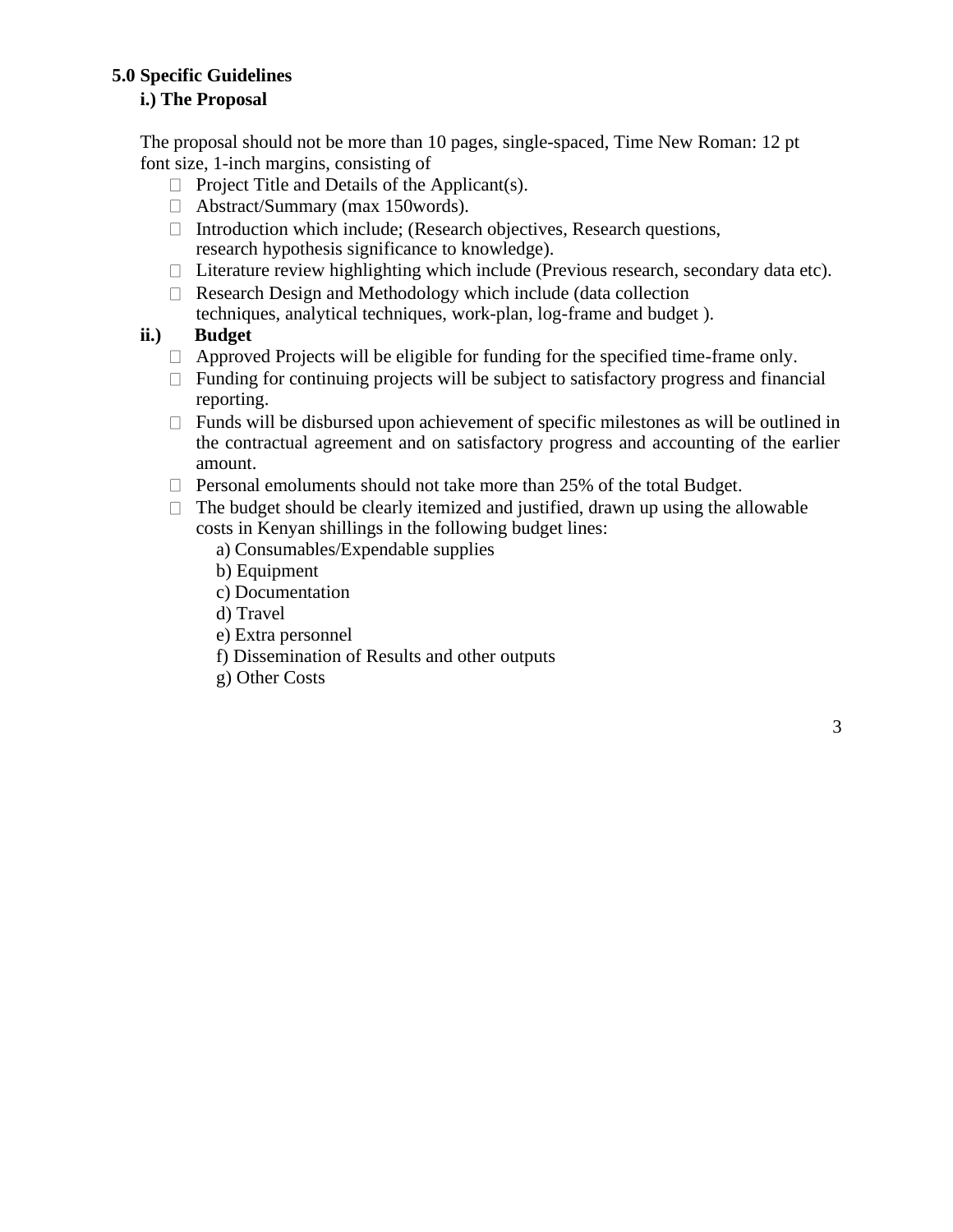### **6.0) Assessment Criteria**

Each proposal shall undergo a blind review and shall be assessed independently

#### **7.0) Specific Guidelines for Grant Recipients**

- a.) The grant shall not be transferable to any other person or institution.
- b.) In the event that the Principal Investigator (PI) resigns from the employment of the University, the research team shall nominate a qualified member of the team to serve as the PI.
- c.) Funds received through TUC Research Grant shall not be used to purchase items such as laptops, printers, cameras, scanners, photocopiers and vehicles.
- d.) Researchers shall expend the funds to undertake research activities and adhere to the workplan, as set out in the approved research proposal without any amendments except where there is written approval for variations from the Deputy Principal-ASA
- e.) The Grant shall be released only after the grant contract has been duly signed by the researcher and the University.
- f.) Researchers will be obligated to participate in activities related to dissemination of the research findings as may be deemed necessary.

#### **8.0) Contract Expiration and Termination**

All projects will end on the date specified in the Grant Contract and will not be extended or renewed unless under special circumstances and with approval of the University Management

#### **9.0) Termination of the Grant Contract or Funding**

- a.) The grant contract may be terminated by either party by giving a 30-days' written notice to the other party, as specified in the grant agreement contract.
- b.) Funding may be suspended or terminated if the researcher fails to comply with the terms and conditions of the grant agreement
- c.) In the event of termination of funding for technical reasons, the researcher(s) may be required to refund monies.

#### **10.0) Publication and Dissemination**

To maximize the benefits from the research and as broadly as possible allow access by other researchers and the wider community, the TUC Research Grant beneficiaries shall be required to publish at least one article in refereed journal or present a paper in an academic conference. The grantee shall submit copies of any publications arising from the funding.